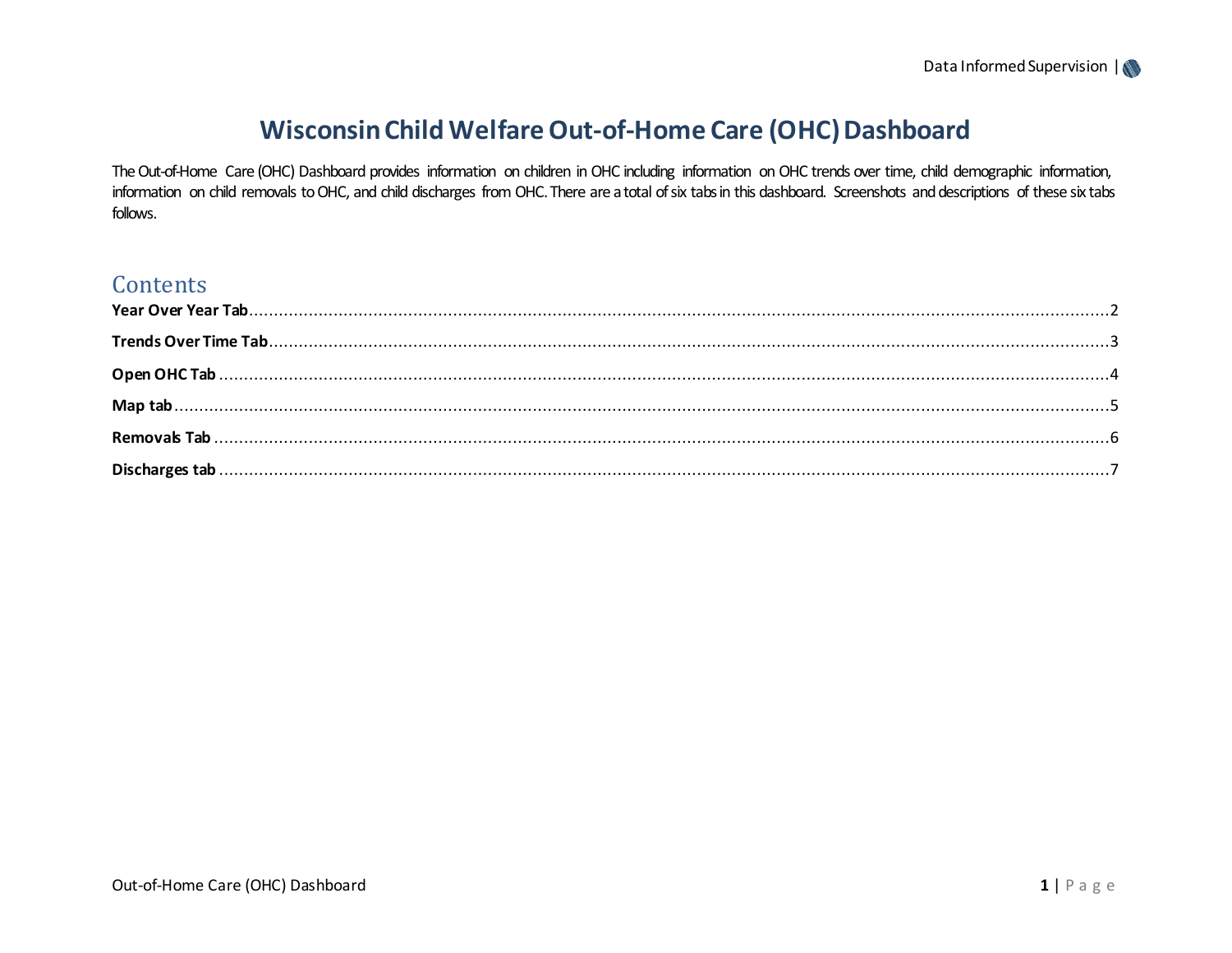#### <span id="page-1-0"></span>**Year Over Year Tab**

The Year Over Year tab provides high-level information on the total number of children served in Out-of-Home Care, at the end of each year.

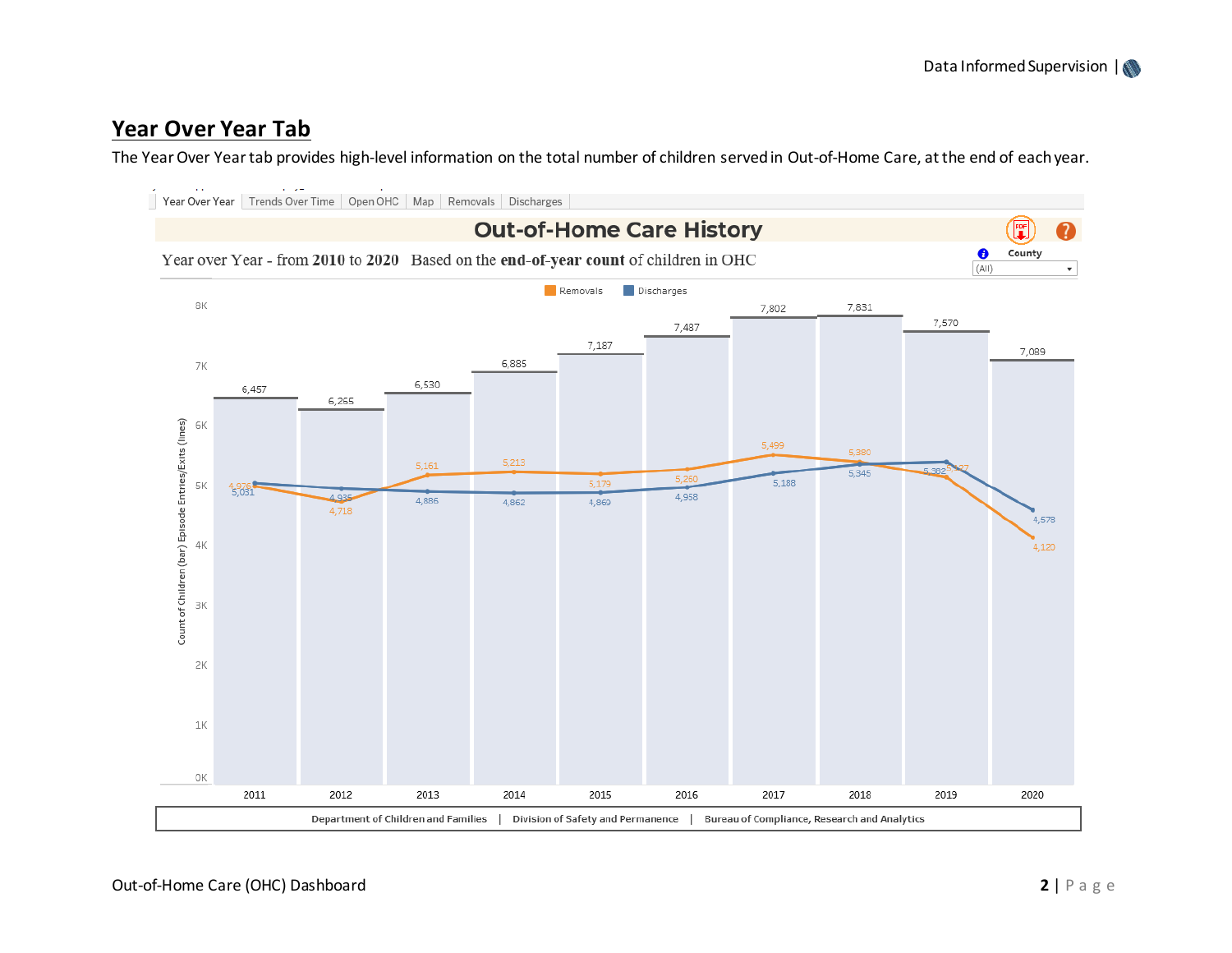## <span id="page-2-0"></span>**Trends Over Time Tab**

The Trends Over Time tab provides high-level information on Out-of-Home Care history trends aggregated by either a year end count, month end, or a monthly total served count of children.

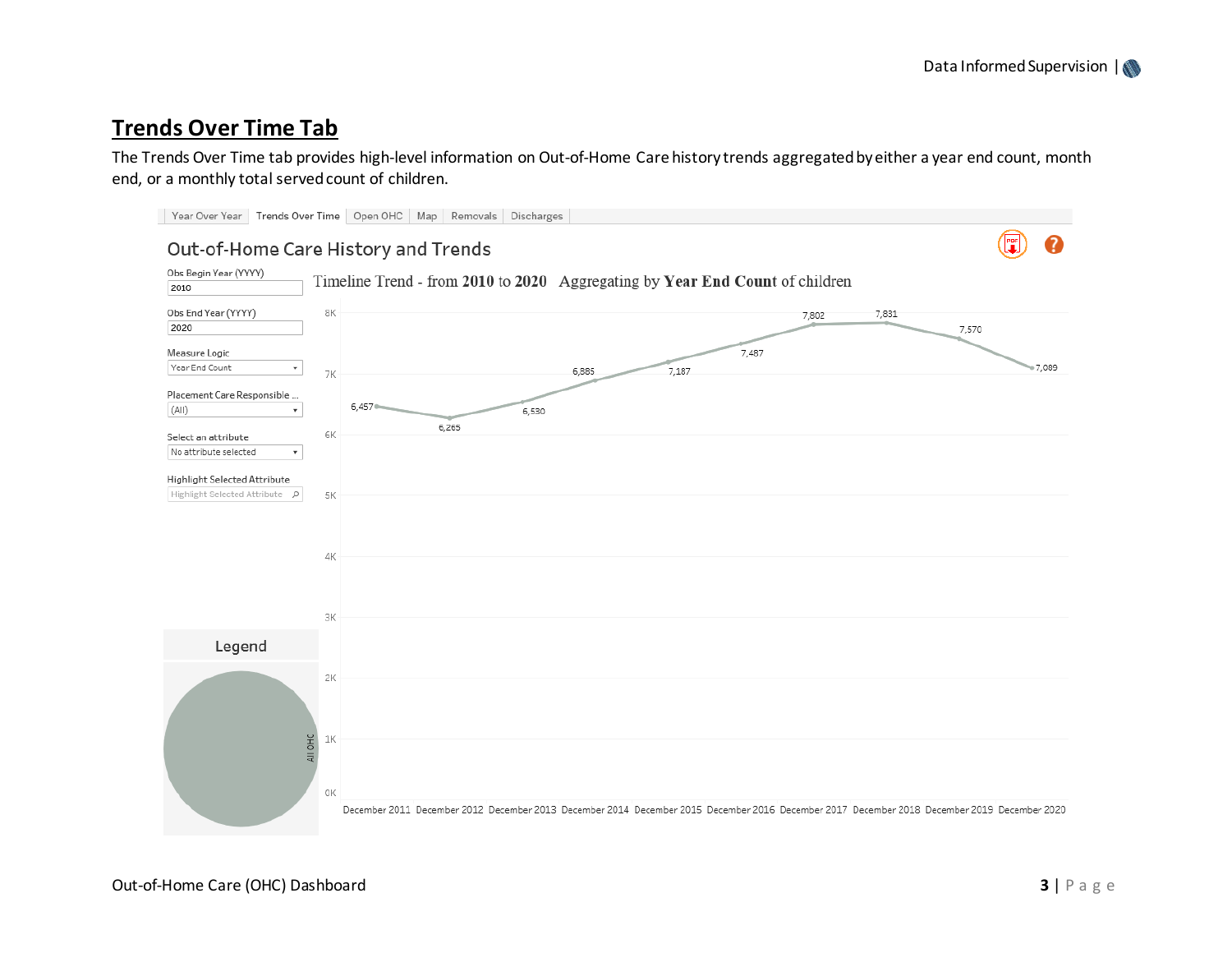## <span id="page-3-0"></span>**Open OHC Tab**

The Open OHC Details tab provides high-level information on the total number of children currently in Out-of-Home Care.

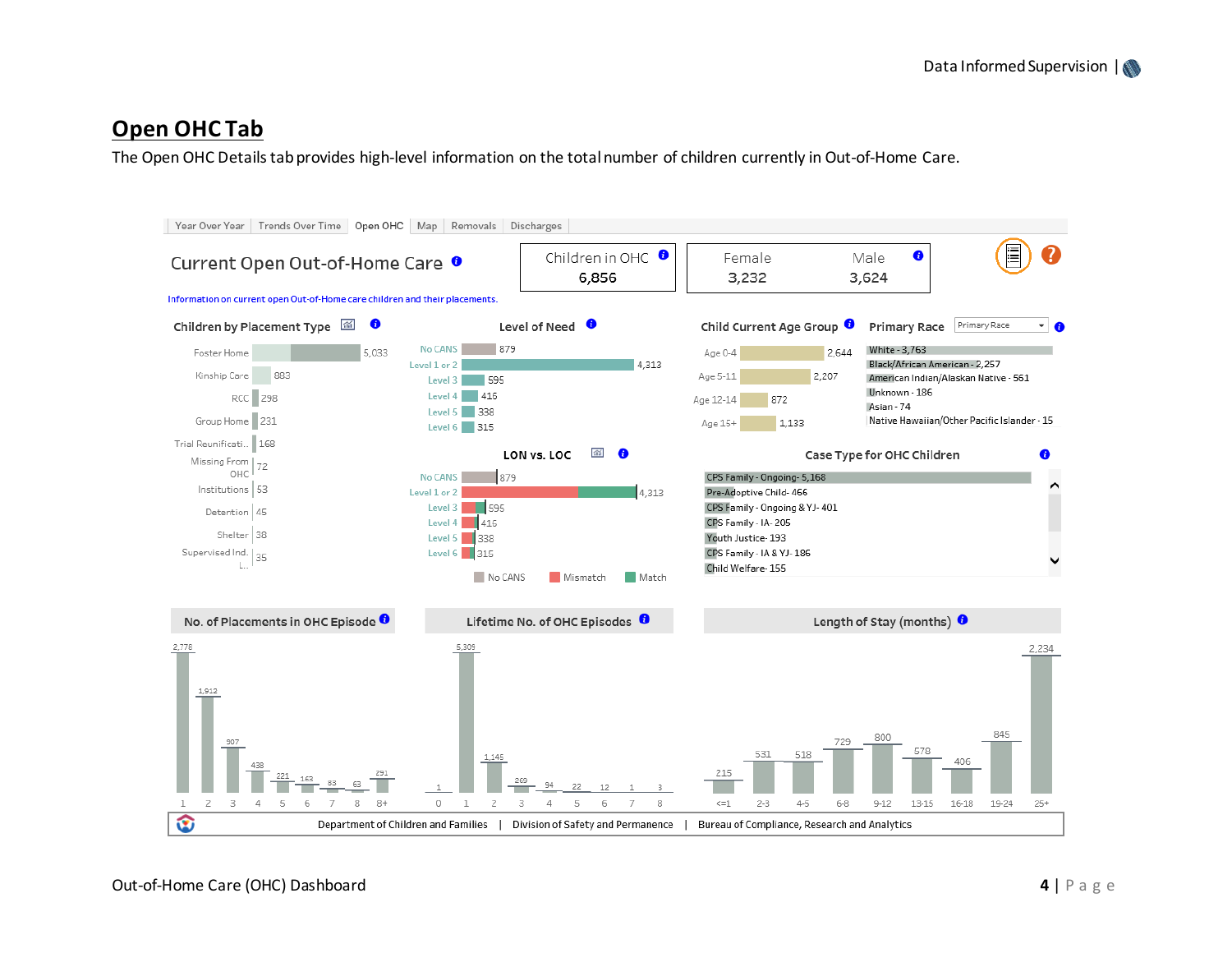## <span id="page-4-0"></span>**Map tab**

#### The Placement Address Map tab provides a visual representation of where children are placed.

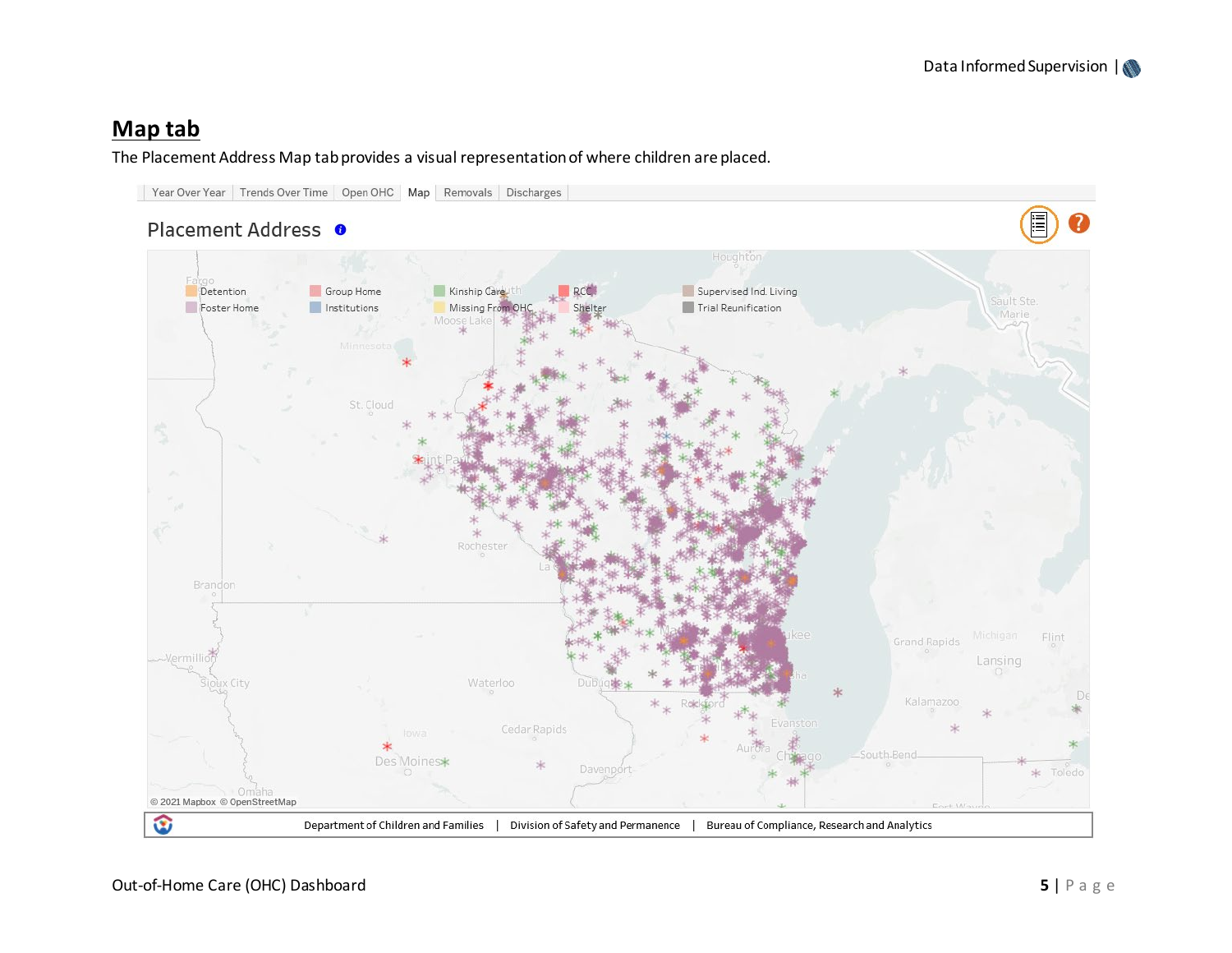### <span id="page-5-0"></span>**Removals Tab**

The Removals tab provides information on the children removed into OHC during the time period selected.